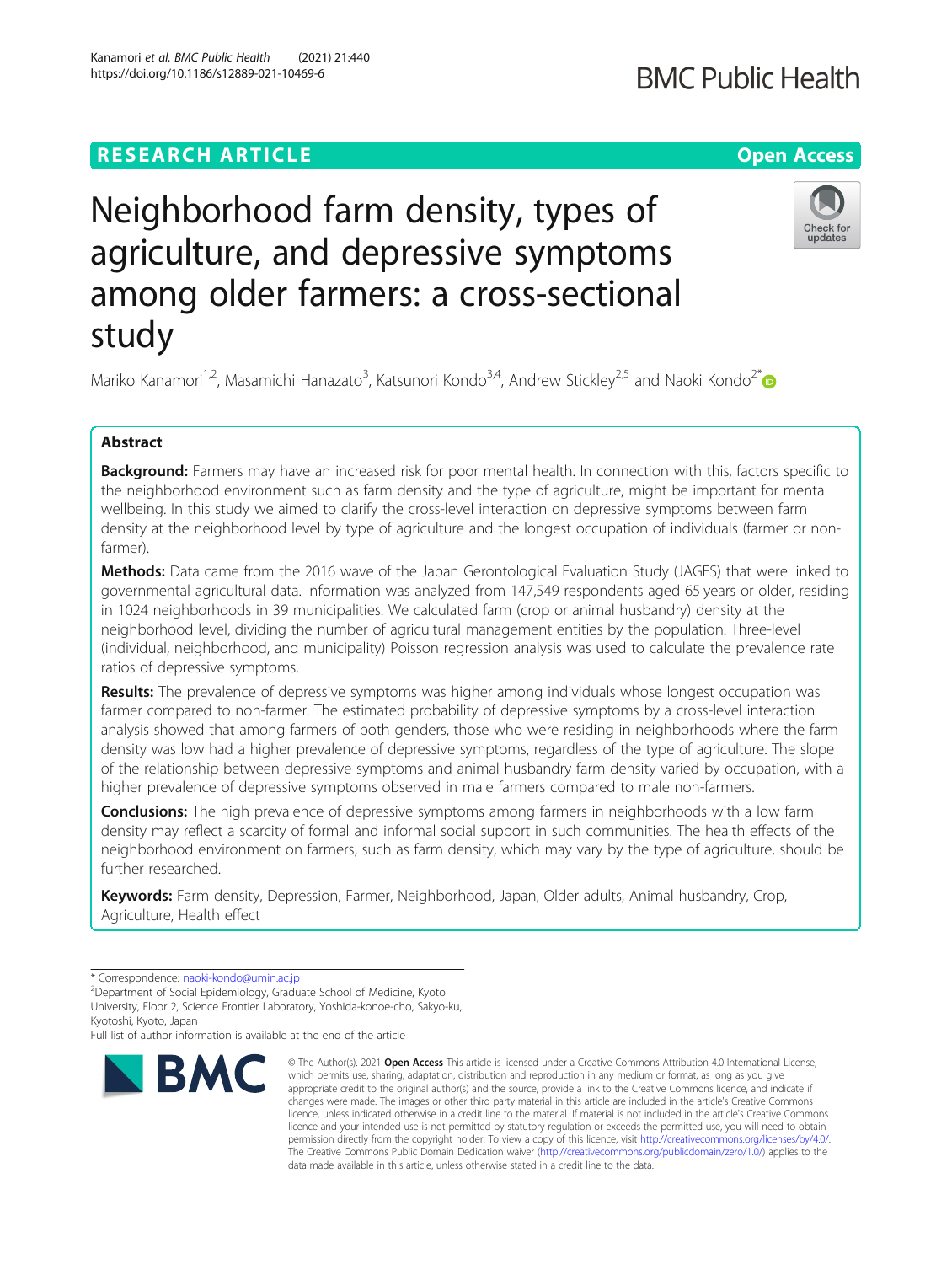# Background

Farmers are one of the groups that have been reported to have poor mental health worldwide, which suggests that structural factors in agriculture may play a role in their psychological wellbeing. In various countries, a variety of mental health outcomes including depression, anxiety, and psychological morbidity are all higher among farmers compared to non-farmers [\[1](#page-9-0), [2](#page-9-0)]. Systematic reviews on suicide and occupation have also found that the suicide risk among farmers is higher than among individuals in other jobs [[3](#page-9-0), [4\]](#page-9-0). Although farming practices and the agricultural context vary among farms within and between countries, there is a common global context including increasing global competition, a decline in the number of farms, increasing farm size, and climate variability [[3,](#page-9-0) [5](#page-9-0)–[7\]](#page-9-0). The structural changes that are occurring in the agricultural sector are linked to a number of risk factors for poor mental health among farmers including an increasing economic burden, geographical and social isolation, as well as difficulty in obtaining help [[1,](#page-9-0) [3,](#page-9-0) [8,](#page-9-0) [9\]](#page-9-0).

In Japan, farming is characterized by both a declining and aging farming population; between 2000 and 2015 the number of people who worked mainly as farmers fell from 2.4 to 1.8 million, while in the same period the proportion of farmers aged 65 or above rose from 51 to 65% [\[10\]](#page-9-0). As the number of Japanese farms has decreased, it is possible that many farmers may have lost both friends and colleagues as other farmers have left farming communities. Losing this potential source of social support and social participation might have had a detrimental impact on farmers' mental health [\[9,](#page-9-0) [11](#page-9-0)]. However, to our knowledge, as yet, no study has investigated the association between agricultural structural change, as reflected for instance, in neighborhood farm density, and farmers' mental health, despite some evidence that Japanese farmers might be at an increased risk for worse mental health outcomes such as suicide [[3,](#page-9-0) [12](#page-9-0)–[14](#page-9-0)].

Different types of agriculture may be associated with differing community characteristics, which could also potentially relate to mental health problems. For example, studies have shown that work-related factors pertaining to animal husbandry, including a lack of offseason, animal diseases, economic pressure, as well as exposure to the death of livestock may all impact on a farmer's mental health [[15](#page-9-0)–[18](#page-10-0)]. Indeed, a recent ecological study that used Japanese municipal data found that suicide mortality was positively associated with animal husbandry output per unit of the municipality population whereas no association was observed for other forms of agricultural output [[19](#page-10-0)]. However, that study did not take individual characteristics such as occupation into consideration and did not determine whether farmers had a higher suicide risk compared to other (non-farming) residents. This may have been an important omission as there is some evidence that community characteristics relating to the type of agriculture may affect not only farmers, but rather, all people in the community [[20](#page-10-0), [21](#page-10-0)].

With this in mind, this study had two objectives. First, using individual data from older adults in Japan, we aimed to determine if there was a cross-level interaction for depressive symptoms between farm density at the neighborhood level (animal husbandry or crop farming) and occupation (farmer or non-farmer). Second, we tested if the prevalence of depressive symptoms among residents was higher in areas where animal husbandry was common compared to areas where it was less common, and whether the association differed depending on the main occupation of the residents (farmer or nonfarmer).

# **Methods**

# Data

Cross-sectional data were drawn from the 2016 wave of the Japan Gerontological Evaluation Study (JAGES). The JAGES project conducted an anonymous selfadministered mail survey, in cooperation with municipalities across Japan. More specifically, a questionnaire was sent to residents aged 65 years or older in participating municipalities, who were not certified as needing public long-term care insurance. The 2016 wave included individuals living in 39 municipalities in Japan. Details of the participating municipalities are available on the JAGES website [[22\]](#page-10-0). In 22 generally larger municipalities, participants were selected by multistage random sampling, while in 17 smaller municipalities all eligible individuals were selected. In total 279,661 questionnaires were mailed, of which 196,438 were returned (response rate = 70.2%). After excluding those who were certified as needing public long-term care insurance, data were available for 180,021 individuals. The data has a three-stage hierarchical structure; individuals, school districts (neighborhoods), and municipalities.

To evaluate what types of agriculture were present in each residential area we obtained government agricultural statistics for 2015 from the website of the Ministry of Agriculture, Forestry and Fisheries [\[23](#page-10-0)]. We used them to proportionally distribute agricultural data into each JAGES school district. We also obtained government geographical data relating to the covariates used in this study.

# Measurements

# Outcome: depressive symptoms

The Japanese short version of the Geriatric Depression Scale (GDS-15) was used to evaluate depressive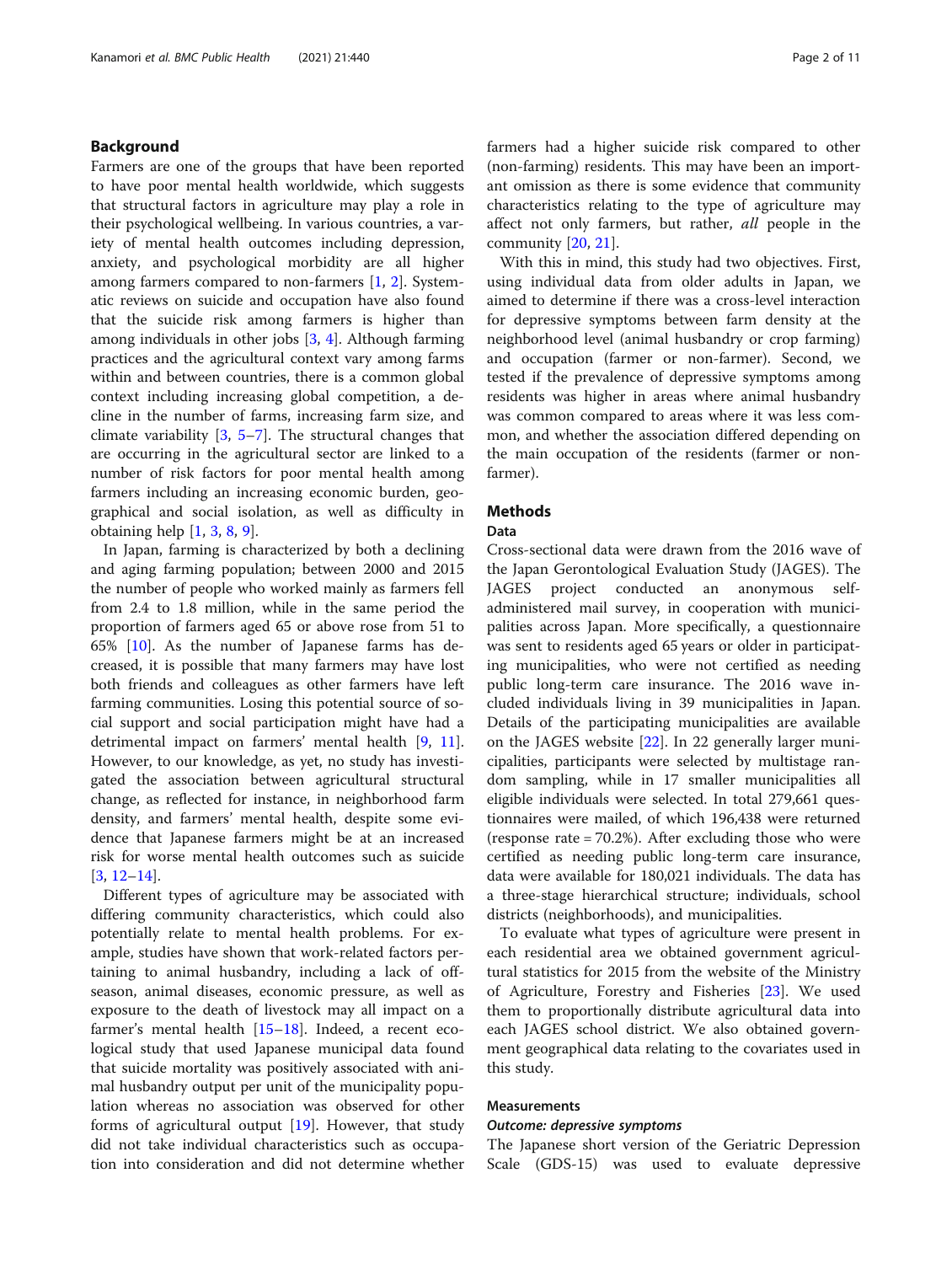symptoms. This measure was developed to assess depressive symptoms in self-administered surveys and consists of 15 items with yes (scored 1) and no (0) answer options that give a total score that can range from 0 to 15 where higher scores indicate more depressive symptoms. We used a cut-off score of 6 and above to categorize depressive symptoms, as this score was used to indicate moderate depressive symptoms in an earlier validation study among older Japanese adults [\[24](#page-10-0)]. This cut-off score has also been reported to be highly associated with suicidal ideation [\[25](#page-10-0)].

# Farm density by type(s) of agriculture

We calculated farm density at the school district level, i.e. the number of farms (agricultural management entities) per unit of the total population. First, we aggregated the data by the type of agriculture into "animal husbandry" and "crop" categories. The animal husbandry category included dairy farming, beef cattle farming, pig farming, poultry farming, sericulture, and other livestock activities. The crop category included the production of rice, wheat, potatoes, craft crops, vegetables grown outdoors, vegetables grown in greenhouses, fruits, flowers, and other agricultural crops. Next, we divided the number of agricultural management entities by unit total population. As the distribution of these values was rightskewed and contained 0, we added 0.5 to each value and logarithmically transformed them. Then, we standardized these values (subtracted the average from each figure and divided it by the standard deviation).

#### Longest occupation

Although many individuals can be categorized as engaging in 'farming' in Japan, including those who start small-scale farming following their retirement, in this study we defined a farmer as anyone who reported that the longest occupation they had engaged in across their life course was farming. This was done as the principal aim of this study was to determine the health effects of demographic and structural change in agriculture. We gathered information on each respondent's longest occupation by asking, "What is the type of occupation that you have participated in for the longest period in your life?" There were 9 predetermined response categories including (1) professional/technical, (2) managerial, (3) clerical, (4) sales/service, (5) skilled labor, (6) agriculture, forestry or fisheries, (7) self-employment other than agriculture, forestry, and fisheries, (8) other, (9) "I have never had a job." Respondents who answered 'agriculture, forestry or fisheries' were then classified as being "farmers", while all others were categorized as being "non-farmers."

# Covariates

The development of agriculture is affected by geographical and climate factors. Using the literature that has examined the association between geographical and climatic factors and suicide as a guide [\[26](#page-10-0)–[28\]](#page-10-0), we included the following variables as potential confounding factors in the association between farm density by type of agriculture and depression: length of daylight hours (classified in tertiles - short, middle, long), amount of rainfall, and the mean slope angle of the habitable land, which were all calculated at the neighborhood level. Covariates relating to individual socioeconomic status included years of education (less than nine years or not i.e. equivalent to graduating junior high school), equivalized household income tertile (high, middle, low), marital status (having a spouse or not), and living alone or not [[29](#page-10-0)–[33](#page-10-0)]. We also adjusted by population density quintile (highest, high, middle, low, lowest) at the neighborhood level [[34\]](#page-10-0), by the administrative regions in Japan (Tokai, Hokkaido, Tohoku, Hokuriku, Kanto and Higashiyama, Kinki, Kyushu) using area dummies, and age (65–74,  $75-84$ ,  $> 85$ ).

# Statistical analyses

In total 32,472 respondents were excluded from the analysis, including those without valid values for age  $(n =$ 262), gender ( $n = 30$ ), residential address ( $n = 7$ ), and depressive symptoms  $(n = 32,173)$ . We calculated the prevalence ratio (PRs) of depressive symptoms using three-level (individual, neighborhood, and municipality) Poisson regression to take into account the hierarchical structure of the data containing variables measured at different areal levels. In order to avoid overestimating the PRs, Poisson regression with robust variance was used to model depressive symptoms, which can be regarded as a frequently occurring outcome [[35\]](#page-10-0). We stratified all analyses by gender as mental health problems among farmers may be associated with socially constructed gender relations [[8,](#page-9-0) [36](#page-10-0)]. We used the mepoisson command in STATA/MP 15.1 and incorporated random intercepts at the neighborhood level and the municipality level (StataCorp, LLC, College Station, Texas, USA). As we could not find a program to conduct multiple imputation using a three-level model, we created dummy variables for the missing covariate data and modeled them. We first analyzed a null (empty) model to evaluate the variance of the random parameters. To evaluate general contextual effects, we calculated Median Rate Ratios (MRRs) from the estimated variance of the random parameters. MRR refers to the median relative difference in the prevalence of depressive symptoms when comparing two randomly selected residents from groups with a higher and a lower prevalence of depressive symptoms [\[37](#page-10-0)]. We evaluated cross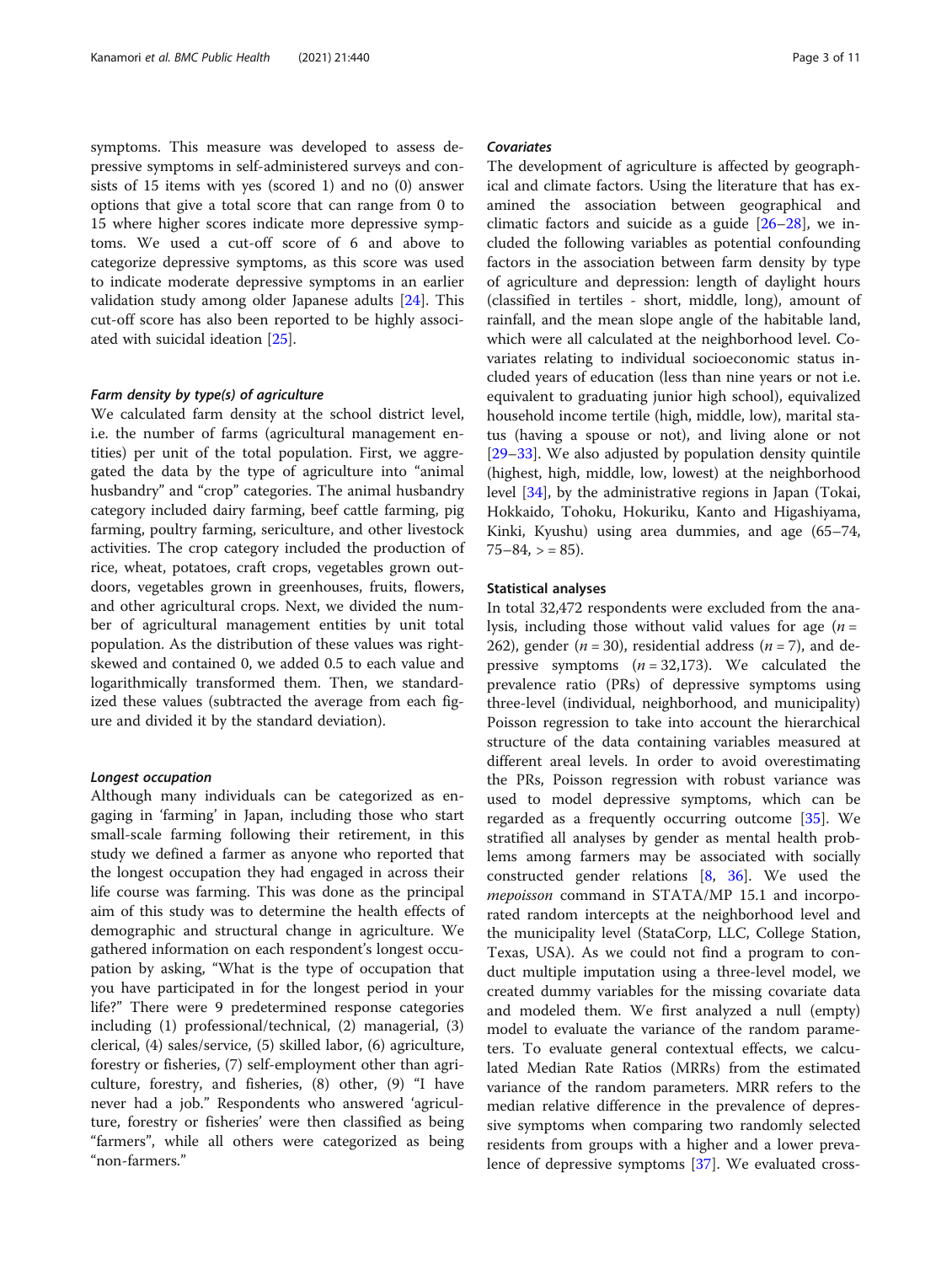level interaction effects, i.e. "whether the nature of a lower-level relationship depends on a higher-level factor" [[38\]](#page-10-0). To do so, we included higher-level explanatory variables (animal husbandry farm density and crop farm density), lower-level variables (longest occupation), an interaction term between each type of farm density (Model 1: animal husbandry farm density; Model 2: crop farm density) and longest occupation, and all the covariates in the model. From these models, we obtained the estimated probability of outcomes at the farm density quantile (lowest, low, high, highest). As there were many cases where the value of animal husbandry farm density was 0, we combined the first and second percentile of the animal husbandry farm density variable and then obtained estimates (low, middle, high). Furthermore, to evaluate whether the variation in depressive risk according to farm density differed by longest occupation, we evaluated the statistical significance of the cross-level interaction term. As the statistical power of cross-level interaction tests is severely limited, we considered a value of  $p < 0.20$  as being indicative of a potentially significant interaction effect [[38,](#page-10-0) [39\]](#page-10-0).

# Results

Data were analyzed from 70,988 men and 76,561 women, nested within 1024 neighborhoods in 39 municipalities. As shown in Table [1](#page-4-0), about 4% of all respondents classified their longest occupation as farmer. More participants lived in the Tokai region than in any other region. Descriptive data of the study sample with the prevalence of depressive symptoms showed that 17.1% of all participants had depressive symptoms, and that the prevalence of depression was higher among farmers than non-farmers.

In the null model of the multilevel Poisson regression analysis the PR of depressive symptoms varied slightly between municipalities and between neighborhoods: the MRRs were 1.13 and 1.04 in men, 1.16 and 1.00 in women, respectively (Tables [2](#page-6-0) and [3](#page-7-0)). After incorporating explanatory variables in the model, the MRRs decreased slightly both between municipalities and between neighborhoods (Model 1 and 2), indicating that a small part of the variance in depressive symptoms between areas was explained by these variables.

A cross-level interaction analysis showed that the probability of having depressive symptoms was higher among farmers than among non-farmers for both genders, and varied by the neighborhood farm density (Fig. [1](#page-8-0)). Among male farmers, the probability of having depressive symptoms was higher among those residing in neighborhoods where the farm density was low, compared to those in neighborhoods where the farm density was high. The estimated probability of having depressive symptoms among male farmers calculated from Model

1, which incorporated an interaction term between animal husbandry farm density and occupation, varied from 0.19 (95% confidence interval: 0.18 to 0.19) at the high animal husbandry farm density to 0.22 (0.21 to 0.23) at the low animal husbandry farm density. The estimated values calculated from Model 2, which incorporated an interaction term between crop farm density and longest occupation, varied from 0.19 (0.18 to 0.19) at the highest crop farm density to 0.25 (0.23 to 0.26) at the lowest farm density. Among female farmers, this relation was also observed for crop farm density: 0.19 (0.18 to 0.19) at the highest crop farm density to 0.27 (0.24 to 0.29) at the lowest, whereas the association was weak for animal husbandry farm density.

The  $p$  values for the interaction term showed that the slope of the relationship between depressive symptoms and animal husbandry farm density differed significantly between farmers and non-farmers among men (Fig. [1](#page-8-0), the p value of the interaction term was 0.111). For crop farm density the variation in depressive risk did not differ significantly between farmers and non-farmers.

# **Discussion**

In this study we analyzed data from 147,549 individuals aged 65 and above residing in 1024 neighborhoods in 39 municipalities, which were collected in the 2016 wave of the Japan Gerontological Evaluation Study. Cross-level interaction analyses showed that the probability of having depressive symptoms among farmers varied by farm density with a higher risk being observed among those who were residing in neighborhoods with a low farm density, regardless of the type of agriculture. Furthermore, the variation in depressive risk according to animal husbandry farm density differed between farmers and non-farmers with a significantly higher level of depressive symptoms observed in the former. Our findings suggest that the mental health of farmers might be potentially affected by neighborhood farm density, regardless of the specific type of agriculture.

This study sheds light on the potential effects of neighborhood farm density on the risk of depressive symptoms among farmers. In particular, the finding that for farmers, the risk of depression varied by neighborhood farm density may help explain a discrepancy in previous studies about farmers' depression. Specifically, a recent systematic review reported that although a majority of studies had found that there was a higher risk of depressive symptoms among farmers compared to in the general population, 30% of the studies nevertheless suggested that the risk was similar or even lower among farmers compared to non-farmers [[1](#page-9-0)]. An earlier study conducted in a rural area in Japan showed for example, that farmers and non-farmers had a similar risk of experiencing depressive symptoms [[40\]](#page-10-0). Our results may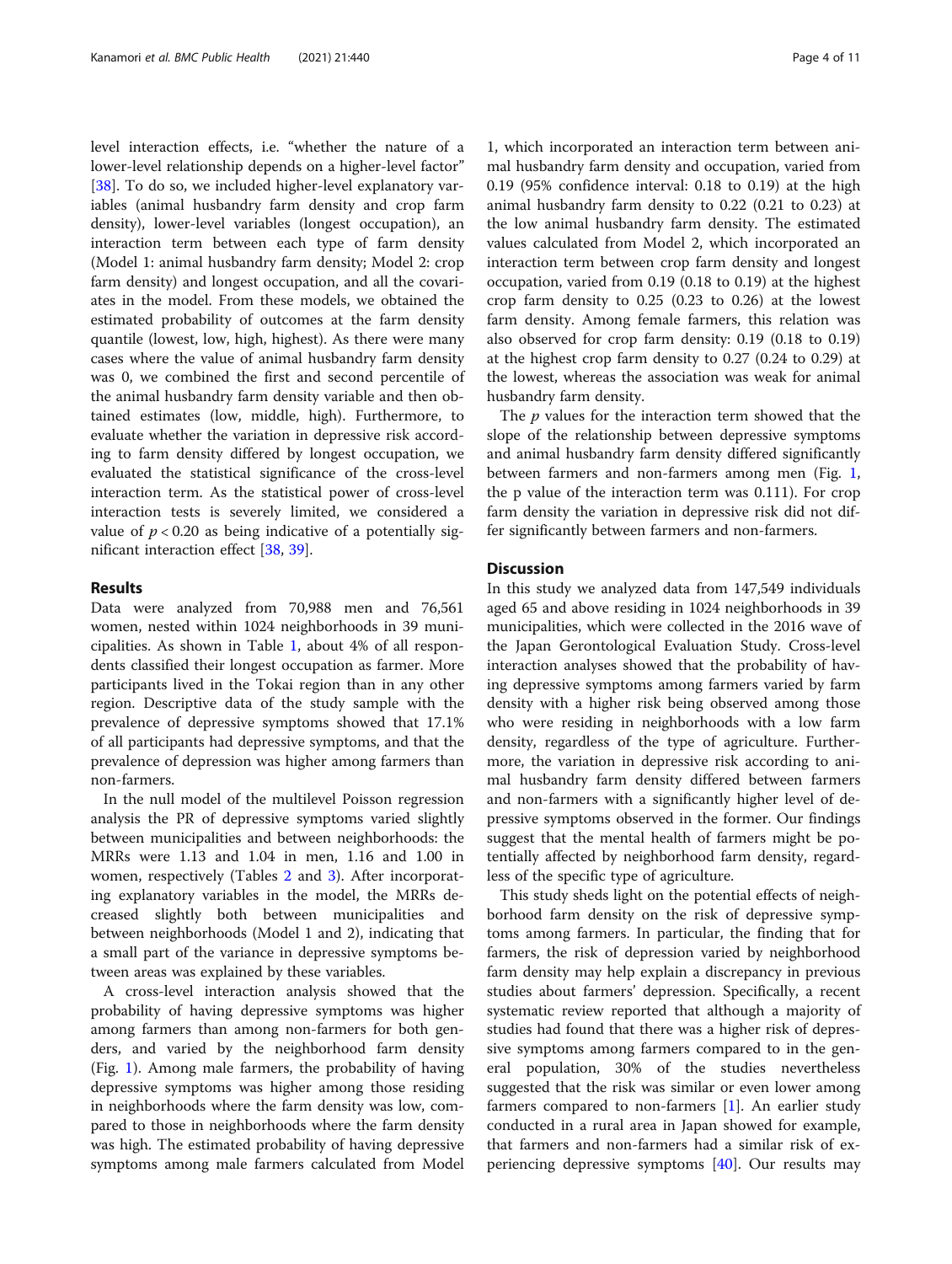# <span id="page-4-0"></span>Table 1 Descriptive statistics of the study participants with the prevalence of depressive symptoms

|                                                        | Total          | Men                                                            | Women         |
|--------------------------------------------------------|----------------|----------------------------------------------------------------|---------------|
|                                                        |                | Number of participants (prevalence of depressive symptoms (%)) |               |
| Individual-level variables                             |                |                                                                |               |
| Age                                                    |                |                                                                |               |
| $65 - 74$                                              | 86,815 (15.8)  | 42,005 (16.4)                                                  | 44,810 (15.2) |
| $75 - 84$                                              | 51,792 (18.1)  | 24,757 (18.3)                                                  | 27,035 (17.9) |
| $> = 85$                                               | 8942 (23.6)    | 4226 (22.6)                                                    | 4716 (24.5)   |
| <b>Education</b>                                       |                |                                                                |               |
| $< =9$ years                                           | 46,205 (21.9)  | 20,229 (23.4)                                                  | 25,976 (20.8) |
| $> 9$ years                                            | 99,621 (14.7)  | 50,120 (14.9)                                                  | 49,501 (14.5) |
| Missing                                                | 1723 (23.4)    | 639 (25.4)                                                     | 1084 (22.2)   |
| Equivalized household income tertile (10,000 yen/year) |                |                                                                |               |
| High $(247.49 <$ =)                                    | 51,919 (10.0)  | 27,298 (10.0)                                                  | 24,621 (10.0) |
| Middle (159.1-245.97)                                  | 33,392 (16.9)  | 17,322 (17.9)                                                  | 16,070 (15.9) |
| Low $(<=158.77)$                                       | 33,475 (25.2)  | 15,152 (26.8)                                                  | 18,323 (23.8) |
| Missing                                                | 28,763 (20.5)  | 11,216 (22.0)                                                  | 17,547 (19.5) |
| Living alone                                           |                |                                                                |               |
| No                                                     | 118,902 (15.2) | 60,990 (15.2)                                                  | 57,912 (15.2) |
| Yes                                                    | 21,432 (26.5)  | 7080 (35.4)                                                    | 14,352 (22.1) |
| Missing                                                | 7215 (19.2)    | 2918 (19.6)                                                    | 4297 (18.9)   |
| Having spouse                                          |                |                                                                |               |
| Yes                                                    | 107,232 (14.6) | 60,203 (14.9)                                                  | 47,029 (14.2) |
| No                                                     | 37,885 (23.3)  | 9665 (31.5)                                                    | 28,220 (20.5) |
| Missing                                                | 2432 (29.0)    | 1120 (33.3)                                                    | 1312 (25.4)   |
| Longest occupation                                     |                |                                                                |               |
| Not farmer                                             | 126,855 (16.7) | 62,189 (17.1)                                                  | 64,666 (16.3) |
| Farmer                                                 | 5378 (19.1)    | 2771 (19.3)                                                    | 2607 (18.9)   |
| Missing                                                | 15,316 (19.3)  | 6028 (19.7)                                                    | 9288 (19.1)   |
| Area-level variables                                   |                |                                                                |               |
| Population density quintile (person/km <sup>2</sup> )  |                |                                                                |               |
| Highest (11,759.42-37,915.64)                          | 29,761 (17.2)  | 14,229 (18.0)                                                  | 15,532 (16.4) |
| High (7431.47-11,753.88)                               | 30,522 (16.4)  | 14,964 (16.9)                                                  | 15,558 (15.8) |
| Middle (4868.92-7426.45)                               | 29,209 (16.8)  | 14,155 (17.0)                                                  | 15,054 (16.6) |
| Low (3476.89-4842.1)                                   | 29,537 (16.7)  | 14,094 (17.0)                                                  | 15,443 (16.3) |
| Lowest (795.82-3456.73)                                | 28,520 (18.4)  | 13,546 (18.2)                                                  | 14,974 (18.5) |
| Area                                                   |                |                                                                |               |
| Tokai                                                  | 62,932 (16.3)  | 30,440 (16.9)                                                  | 32,492 (15.8) |
| Hokkaido                                               | 8486 (16.6)    | 4048 (16.2)                                                    | 4438 (16.9)   |
| Tohoku                                                 | 7386 (20.6)    | 3479 (19.8)                                                    | 3907 (21.4)   |
| Hokuriku                                               | 6796 (18.7)    | 3314 (18.2)                                                    | 3482 (19.2)   |
| Kanto and higashiyama                                  | 35,974 (16.4)  | 17,651 (16.6)                                                  | 18,323 (16.2) |
| Kinki                                                  | 9426 (17.5)    | 4583 (19.4)                                                    | 4843 (15.8)   |
| Kyushu                                                 | 16,549 (19.0)  | 7473 (19.4)                                                    | 9076 (18.7)   |
| Daylight hours tertile (hours/year)                    |                |                                                                |               |
| Short (1393.76-1886.62)                                | 49,348 (16.9)  | 23,672 (17.4)                                                  | 25,676 (16.3) |
|                                                        |                |                                                                |               |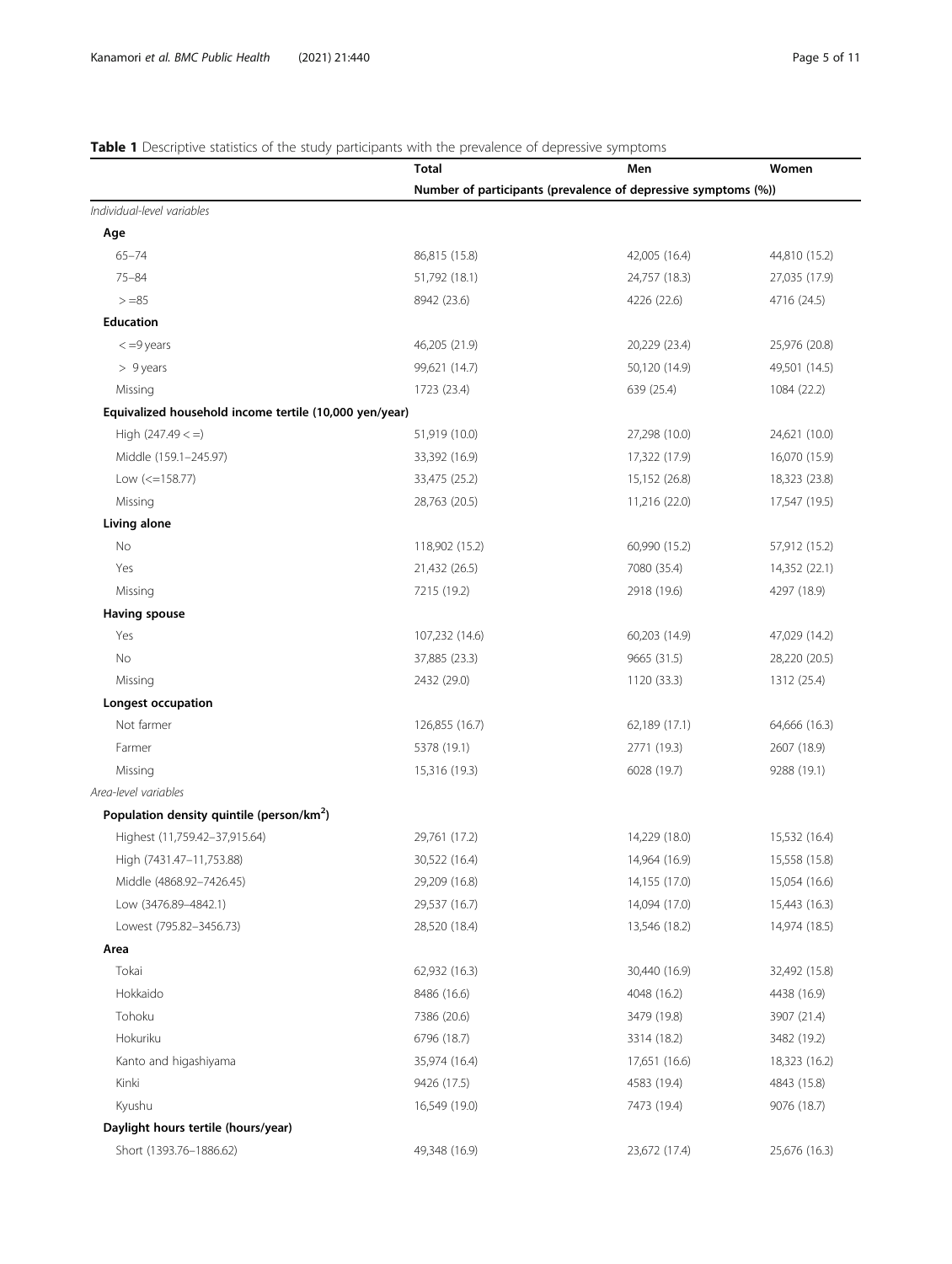|                                                          | <b>Total</b>                                                   | Men           | Women         |  |
|----------------------------------------------------------|----------------------------------------------------------------|---------------|---------------|--|
|                                                          | Number of participants (prevalence of depressive symptoms (%)) |               |               |  |
| Middle (1886.68-2060.44)                                 | 49,797 (16.2)                                                  | 24,481 (16.9) | 25,316 (15.6) |  |
| Long (2060.46-2177.88)                                   | 48,404 (18.1)                                                  | 22,835 (18.0) | 25,569 (18.2) |  |
| Total                                                    | 147.549 (17.1)                                                 | 70,988 (17.4) | 76,561 (16.7) |  |
| Area-level quantitative variables (unstandardized value) | Mean (standard deviation)                                      | Minimum       | Maximum       |  |
| Animal husbandry farm density (/1000 persons)            | 0.51(2.89)                                                     | 0.00          | 58.30         |  |
| Crop farm density (/1000 persons)                        | 16.76 (82.37)                                                  | 0.00          | 1821.40       |  |
| Amount of rain fall (mm/year)                            | 1533.51 (228.93)                                               | 829.75        | 2829.45       |  |
| Mean slope angle (%)                                     | 7.19(10.15)                                                    | 0.00          | 73.11         |  |

Table 1 Descriptive statistics of the study participants with the prevalence of depressive symptoms (Continued)

help clarify these seemingly inconsistent results as we found that the prevalence of depressive symptoms in farmers and non-farmers tends to be more similar where farm density is high, compared to where farm density is low. This suggests that it may be beneficial for future studies to examine the farming context e.g. neighborhood environmental factors such as farm density in order to better understand farmers' mental health and the factors associated with it.

The higher prevalence of depressive symptoms among farmers in neighborhoods with a low farm density may reflect a scarcity of formal and informal social support in such communities. Farmers who live in a location where there are few other farmers may have less opportunity to talk about common concerns, such as farm management and family issues. Having access to neighbors/friends who can give and receive social support may be protective against depression [[41](#page-10-0)], as well as promote access to health care [\[42](#page-10-0)]. Previous research has shown that a sense of belonging to a community may also affect a farmer's mental health and wellbeing [\[9](#page-9-0), [43\]](#page-10-0). In general, in Japan the farming community tends to engage in various local activities such as staging festivals and holding various events, as well as undertaking welfare activities for older adults. However, an earlier government report showed that farming communities with a small number of farms tended to have fewer of these local activities  $[44]$  $[44]$ . As the number of farms has declined in recent years, it is likely that the number of these local activities may have also correspondingly decreased for farmers in many parts of Japan, resulting in fewer opportunities for farmers to obtain emotional or instrumental social support from their neighbors.

It is worth noting that among men, the prevalence of depressive symptoms in relation to neighborhood animal husbandry farm density differed between farmers and non-farmers, although this result should be interpreted with caution given that there is an elevated risk of a Type I error occurring when evaluating the  $p$  value of interaction terms [\[45\]](#page-10-0). The higher risk of depressive symptoms in animal husbandry farmers compared to non-farmers in areas with few animal husbandry farms suggests that the potential effect of farm density on depressive symptoms may differ according to occupation. In particular, it is possible that animal husbandry farmers face an especially complex and potentially stressful range of responsibilities and duties [[16](#page-9-0), [46](#page-10-0)] including promoting sustainability related to the environment, ensuring animal welfare, and reducing the smell produced by livestock, which might increase the risk for poorer mental health. Moreover, community understanding of the difficulties faced by those engaging in animal husbandry might be lower where animal husbandry farming is less common. Under these circumstances those managing farms might be especially vulnerable to the effects of stress and pressure resulting from their work demands, and this may have contributed to the increased risk of having poor mental health [[47\]](#page-10-0). The fact that more than 90% of farm managers in Japan are men [\[48\]](#page-10-0) might also help explain why the cross-interaction effect was only observed among men. Furthermore, in this study, we examined farm density, which ignores the size of each farm. Even if an area contained a mega farm, it might still have been more appropriate to categorize it as having a "low" farm density. This is because animal husbandry has dramatically modernized in Japan in recent years, with a reduction in the number of farmers while the quantity of livestock has significantly increased [\[49\]](#page-10-0). Although we could not actually quantify the size of the individual farms in each area, these potential health effects of structural change in farm management on individual farmers and the neighborhood environment should be further researched.

# Strengths and limitations

Our study has notable strengths. It used data from a large sample in Japan, which enabled us to examine the health status of farmers, whose numbers are small relative to the overall population size. In addition, the richness of the data allowed us to use multilevel models to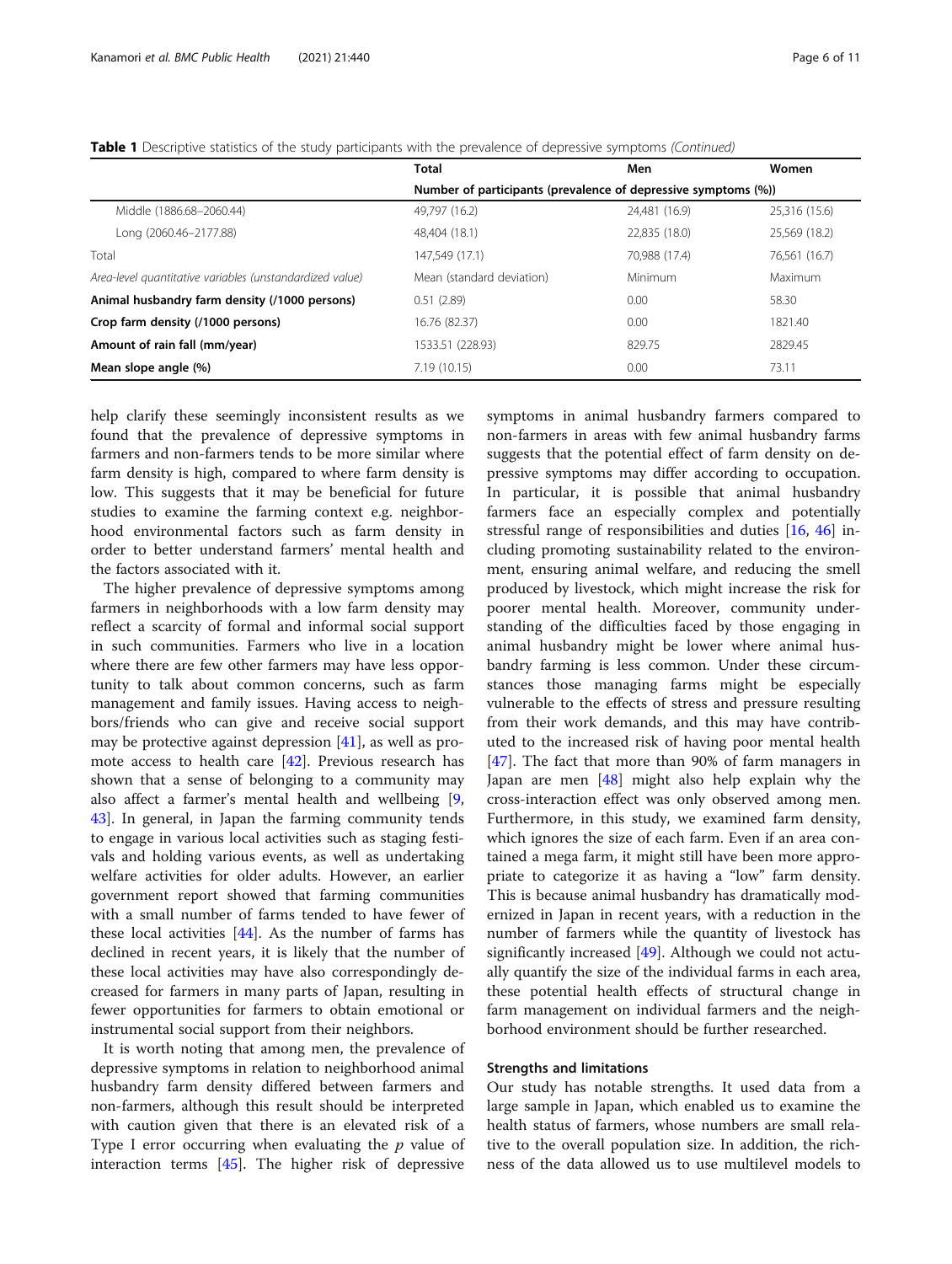<span id="page-6-0"></span>Table 2 Prevalence ratios [95% confidence intervals] of depressive symptoms among men: the results of a multilevel analysis

|                                                      | Null         | Model 1      |              | Model 2      |              |
|------------------------------------------------------|--------------|--------------|--------------|--------------|--------------|
| Animal husbandry farm density <sup>a</sup>           |              | 1.00         | [0.97, 1.03] | 1.00         | [0.97, 1.03] |
| Crop farm density <sup>a</sup>                       |              | 0.97         | [0.93, 1.01] | 0.97         | [0.93, 1.01] |
| Population density quintile (ref. highest)           |              |              |              |              |              |
| High                                                 |              | 1.00         | [0.95, 1.06] | 1.00         | [0.95, 1.06] |
| Middle                                               |              | 0.99         | [0.92, 1.06] | 0.99         | [0.92, 1.06] |
| Low                                                  |              | 0.98         | [0.91, 1.06] | 0.98         | [0.90, 1.06] |
| Lowest                                               |              | 1.04         | [0.93, 1.16] | 1.04         | [0.93, 1.16] |
| Area (ref. Tokai)                                    |              |              |              |              |              |
| Hokkaido                                             |              | 0.97         | [0.82, 1.14] | 0.97         | [0.82, 1.14] |
| Tohoku                                               |              | 1.20         | [1.06, 1.37] | 1.20         | [1.06, 1.37] |
| Hokuriku                                             |              | 1.10         | [0.98, 1.22] | 1.10         | [0.98, 1.22] |
| Kanto and higashiyama                                |              | 1.07         | [0.99, 1.15] | 1.07         | [1.00, 1.15] |
| Kinki                                                |              | 1.22         | [1.11, 1.34] | 1.22         | [1.11, 1.34] |
| Kyushu                                               |              | 1.12         | [0.98, 1.29] | 1.12         | [0.98, 1.29] |
| Daylight hours tertile (ref. short)                  |              |              |              |              |              |
| Middle                                               |              | 1.00         | [0.96, 1.06] | 1.01         | [0.96, 1.06] |
| Long                                                 |              | 1.07         | [0.99, 1.15] | 1.07         | [0.99, 1.15] |
| Amount of rainfall <sup>a</sup>                      |              | 1.00         | [0.96, 1.05] | 1.00         | [0.96, 1.05] |
| Mean slope angle <sup>a</sup>                        |              | 0.97         | [0.95, 1.00] | 0.97         | [0.95, 0.99] |
| Individual-level factors                             |              |              |              |              |              |
| Age (ref. 65-74)                                     |              |              |              |              |              |
| $75 - 84$                                            |              | 1.04         | [1.01, 1.07] | 1.04         | [1.01, 1.07] |
| > 85                                                 |              | 1.19         | [1.12, 1.26] | 1.19         | [1.12, 1.26] |
| Education: $> 9$ years (Ref. $<=9$ years)            |              | 1.28         | [1.24, 1.32] | 1.28         | [1.24, 1.32] |
| Equivalized household income tertile (Ref. high)     |              |              |              |              |              |
| Middle                                               |              | 1.65         | [1.58, 1.72] | 1.65         | [1.58, 1.72] |
| Low                                                  |              | 2.33         | [2.21, 2.46] | 2.33         | [2.21, 2.46] |
| Living alone: yes (ref. no)                          |              | 1.49         | [1.40, 1.58] | 1.49         | [1.40, 1.58] |
| Having spouse: no (ref: yes)                         |              | 1.42         | [1.36, 1.50] | 1.42         | [1.36, 1.50] |
| Longest occupation: farmer (ref: non-farmer)         |              | 1.04         | [0.95, 1.14] | 1.04         | [0.93, 1.16] |
| Farmer x animal husbandry farm density               |              | 0.96         | [0.92, 1.01] |              |              |
| Farmer x crop farm density                           |              |              |              | 0.97         | [0.89, 1.05] |
| Random-effect part of the model (contextual effects) |              |              |              |              |              |
| Between municipality variance <sup>b</sup>           | 0.016(0.004) | 0.003(0.002) |              | 0.003(0.002) |              |
| Median Rate Ratio                                    | 1.13         | 1.05         |              | 1.05         |              |
| Between neighborhood varianceb                       | 0.002(0.002) | 0.000(0.000) |              | 0.000(0.000) |              |
| Median Rate Ratio                                    | 1.04         | 1.00         |              | 1.00         |              |

<sup>a</sup>Per 1 standard deviation unit increase in population

<sup>b</sup>Standard error in parentheses

shed light on potential neighborhood-level factors affecting individual health. The linking mechanisms we discuss in this paper between farm density and depression might also be applicable in other countries. A focus on the health impact of neighborhood farm density, examined as a consequence of structural change in the agricultural sector, may stimulate further research as there is little evidence on this phenomenon at present.

This study also has several limitations that should be noted. First, as the dataset we used was not representative of the whole of Japan, our findings might have limited generalizability because of the coverage of the sampling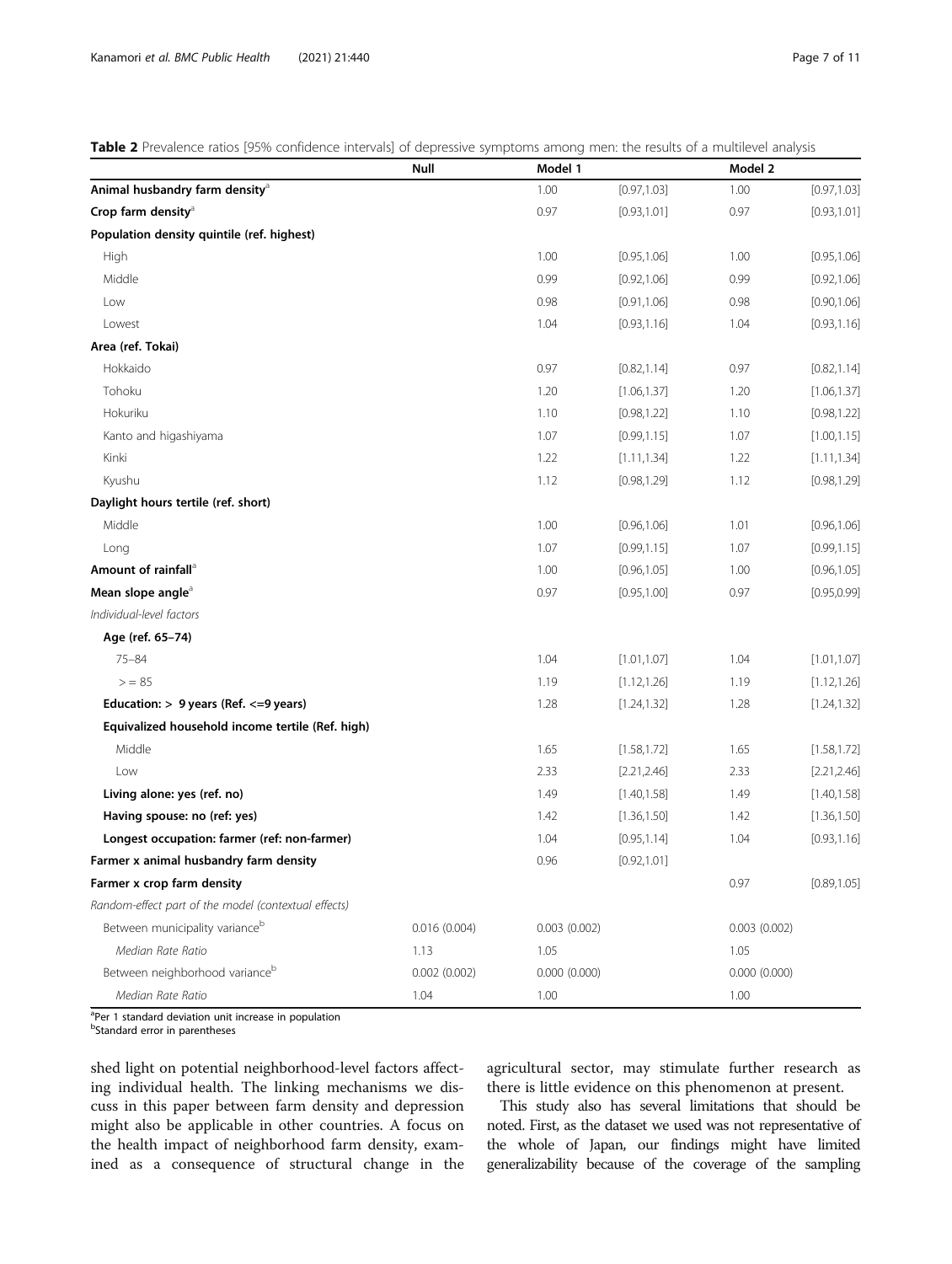<span id="page-7-0"></span>Table 3 Prevalence ratios [95% confidence intervals] of depressive symptoms among women: the results of a multilevel analysis

|                                                      | Null         | Model 1      |              | Model 2      |              |
|------------------------------------------------------|--------------|--------------|--------------|--------------|--------------|
| Animal husbandry farm density <sup>a</sup>           |              | 1.02         | [0.99, 1.05] | 1.02         | [0.99, 1.05] |
| Crop farm density <sup>a</sup>                       |              | 0.97         | [0.94, 1.00] | 0.97         | [0.94, 1.00] |
| Population density quintile (ref. highest)           |              |              |              |              |              |
| High                                                 |              | 1.01         | [0.97, 1.06] | 1.01         | [0.97, 1.06] |
| Middle                                               |              | 1.06         | [1.01, 1.11] | 1.06         | [1.01, 1.11] |
| Low                                                  |              | 1.04         | [0.96, 1.14] | 1.04         | [0.96, 1.13] |
| Lowest                                               |              | 1.07         | [0.98, 1.15] | 1.07         | [0.98, 1.15] |
| Area (ref. Tokai)                                    |              |              |              |              |              |
| Hokkaido                                             |              | 1.05         | [0.85, 1.28] | 1.05         | [0.85, 1.29] |
| Tohoku                                               |              | 1.39         | [1.19, 1.64] | 1.39         | [1.19, 1.63] |
| Hokuriku                                             |              | 1.19         | [1.07, 1.33] | 1.19         | [1.07, 1.33] |
| Kanto and higashiyama                                |              | 1.15         | [1.06, 1.25] | 1.15         | [1.06, 1.25] |
| Kinki                                                |              | 1.11         | [1.01, 1.21] | 1.11         | [1.01, 1.21] |
| Kyushu                                               |              | 1.14         | [0.93, 1.39] | 1.14         | [0.93, 1.39] |
| Daylight hours tertile (ref. short)                  |              |              |              |              |              |
| Middle                                               |              | 1.01         | [0.94, 1.09] | 1.01         | [0.94, 1.09] |
| Long                                                 |              | 1.06         | [0.96, 1.17] | 1.06         | [0.96, 1.17] |
| Amount of rainfall <sup>a</sup>                      |              | 1.02         | [0.98, 1.06] | 1.02         | [0.98, 1.06] |
| Mean slope angle <sup>a</sup>                        |              | 0.98         | [0.96, 1.00] | 0.98         | [0.96, 1.00] |
| Individual-level factors                             |              |              |              |              |              |
| Age (ref. 65-74)                                     |              |              |              |              |              |
| $75 - 84$                                            |              | 1.02         | [0.98, 1.06] | 1.02         | [0.98, 1.06] |
| > 85                                                 |              | 1.30         | [1.22, 1.39] | 1.30         | [1.22, 1.39] |
| Education: $> 9$ years (Ref. $<=9$ years)            |              | 1.24         | [1.20, 1.29] | 1.24         | [1.20, 1.28] |
| Equivalized household income tertile (Ref. high)     |              |              |              |              |              |
| Middle                                               |              | 1.49         | [1.43, 1.54] | 1.49         | [1.43, 1.55] |
| Low                                                  |              | 2.09         | [1.98, 2.19] | 2.09         | [1.98, 2.19] |
| Living alone: yes (ref. no)                          |              | 1.13         | [1.07, 1.20] | 1.13         | [1.07, 1.20] |
| Having spouse: no (ref: yes)                         |              | 1.14         | [1.11, 1.18] | 1.14         | [1.11, 1.18] |
| Longest occupation: farmer (ref: non-farmer)         |              | 1.07         | [0.97, 1.18] | 1.11         | [0.96, 1.30] |
| Farmer x animal husbandry farm density               |              | 0.98         | [0.92, 1.04] |              |              |
| Farmer x crop farm density                           |              |              |              | 0.94         | [0.85, 1.05] |
| Random-effect part of the model (contextual effects) |              |              |              |              |              |
| Between municipality variance <sup>b</sup>           | 0.023(0.006) | 0.006(0.002) |              | 0.006(0.002) |              |
| Median Rate Ratio                                    | 1.16         | 1.08         |              | 1.08         |              |
| Between neighborhood varianceb                       | 0.000(0.000) | 0.000(0.000) |              | 0.000(0.000) |              |
| Median Rate Ratio                                    | 1.00         | 1.00         |              | 1.00         |              |

<sup>a</sup>Per 1 standard deviation unit increase in population

<sup>b</sup>Standard error in parentheses

frame. However, as the JAGES dataset includes residents who live in various types of urban and rural municipalities across Japan, we believe that the findings of this study are applicable to a large degree to healthy older adults nationwide. Second, for individual occupation, we could only obtain information on whether the longest occupation was farmer or not, we could not distinguish the types of agriculture each participant engaged in. For example, we could not determine whether animal husbandry farmers or crop farmers had mental health problems in neighborhoods with a low animal husbandry farm density. This may have biased the findings of our study. Third, the longest occupation variable did not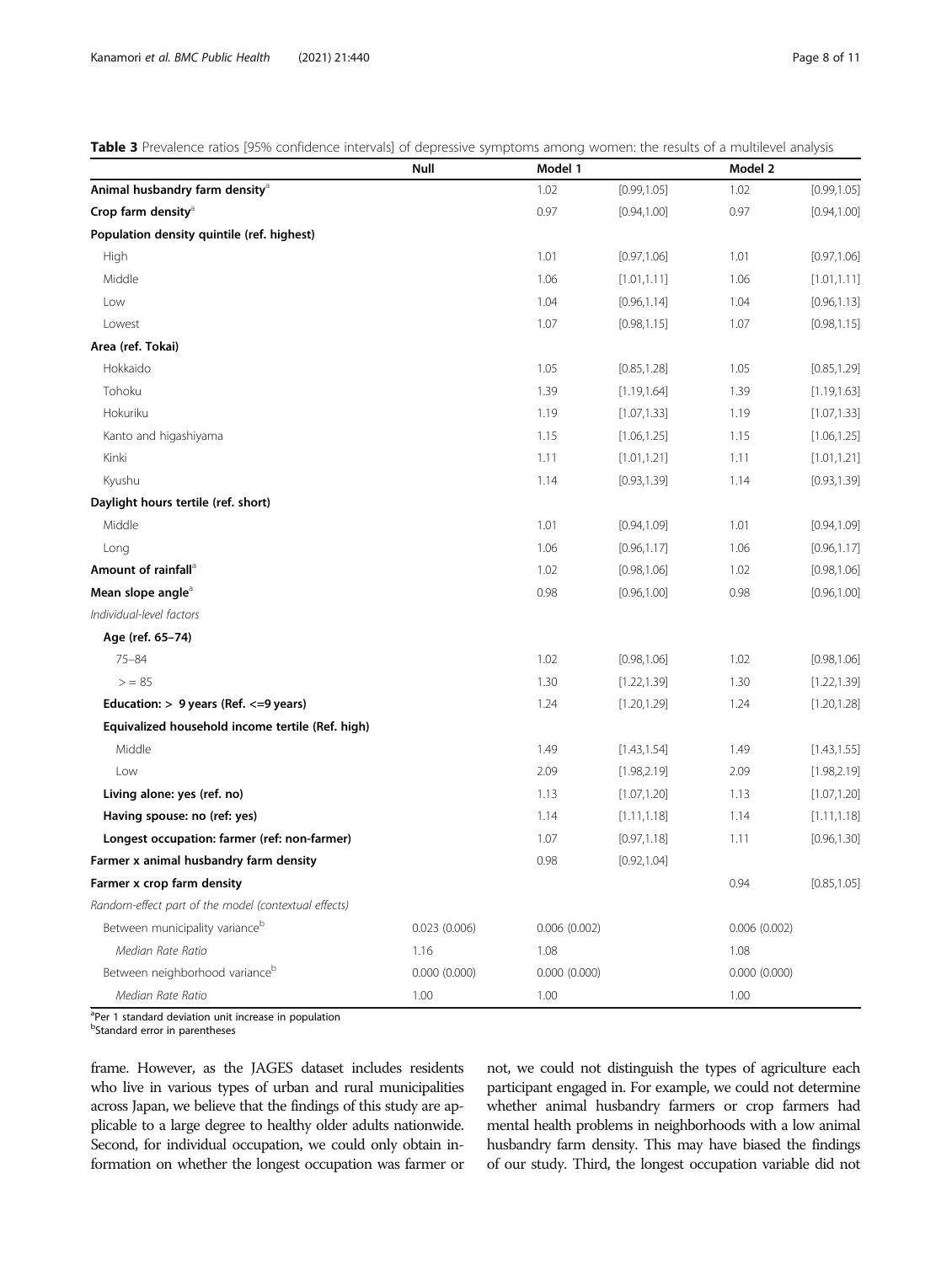<span id="page-8-0"></span>

include current occupational status. This means that some of the participants who answered that their longest occupation was farmer may have already stopped farming and left their farms. Future research should examine mental health differences between retired farmers and those still working. Fourth, as the data were self-reported it is possible that this may have given rise to various forms of bias such as recall bias and social desirability bias. For example, masculine norms may affect the reporting of mental health problems [[8](#page-9-0)], so the higher prevalence ratios of depressive symptoms observed among male farmers might nevertheless have still been underestimated.

# **Conclusions**

The results of this study suggest that the mental health of individuals whose longest occupation was farmer may be potentially affected by the neighborhood farm density. The higher prevalence of depressive symptoms among farmers in neighborhoods with a low farm density may reflect a scarcity of formal and informal social support in such communities. The health effects of the neighborhood environment on farmers, such as farm density, which may vary by the type of agriculture, should be further researched.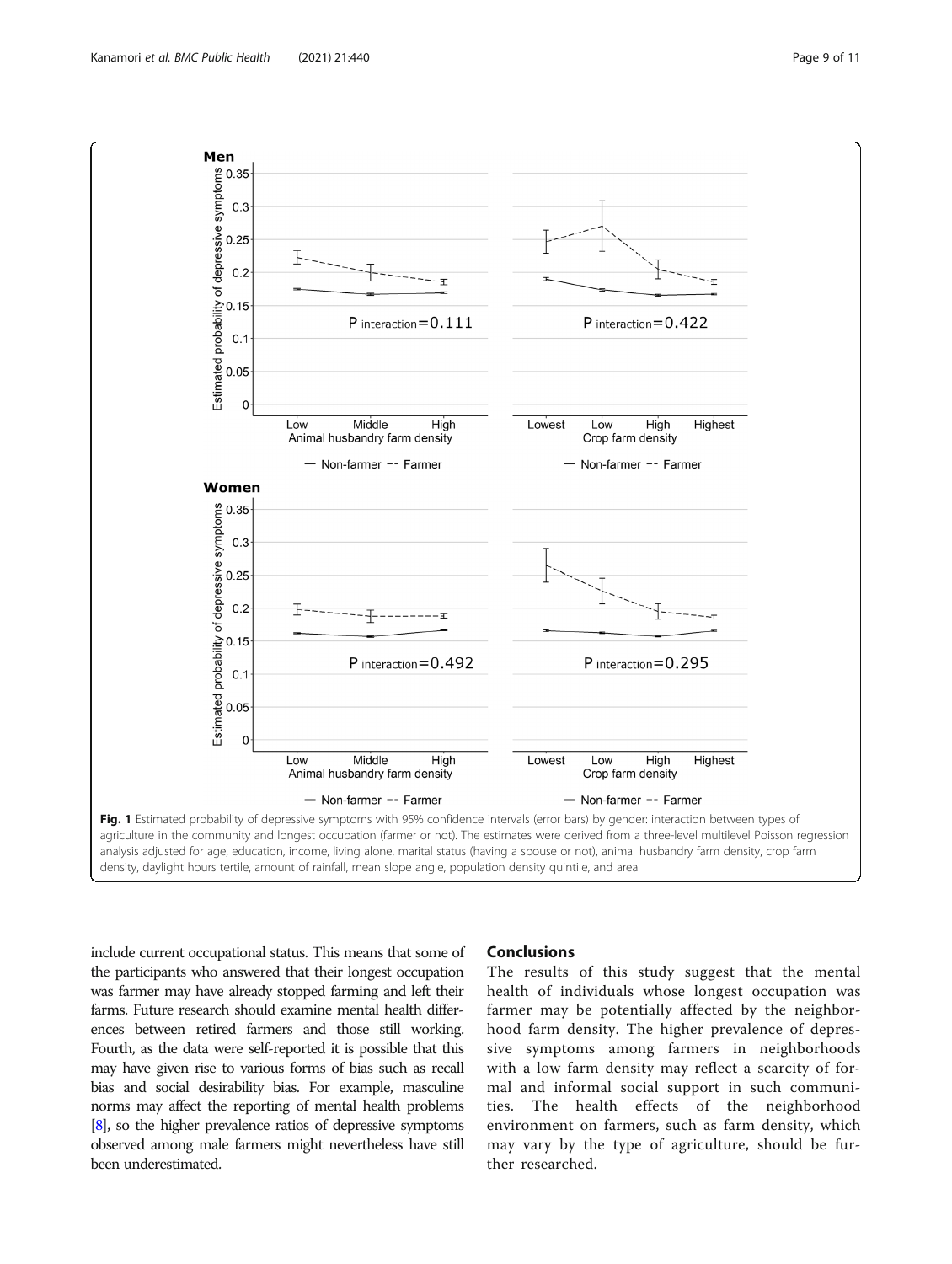# <span id="page-9-0"></span>Abbreviations

JAGES: Japan Gerontological Evaluation Study; GDS: Geriatric Depression Scale; MRR: Median Rate Ratio

# Acknowledgements

We wish to thank everyone who participated in the Japan Gerontological Evaluation Study (JAGES).

## Authors' contributions

MK conceived the study idea, designed the study, analyzed the data, and drafted the manuscript. MH provided technical support. NK and KK had primary roles in collecting the data. NK helped conceptualize and design the study. AS helped conceptualize and interpret the data. All authors reviewed and revised the manuscript, and have approved the final version for publication.

## Funding

This work was supported by The Health Care Sciences Institute Research Grant. Mariko Kanamori was supported by the Graduate Program for Social ICT Global Creative Leaders (GCL) at the University of Tokyo and a Research Fellowship of the Japan Society for the Promotion of Science. This study used data from JAGES (the Japan Gerontological Evaluation Study), and this work was supported by the MEXT (the Ministry of Education, Culture, Sports, Science and Technology-Japan)-Supported Program for the Strategic Research Foundation at Private Universities (2009–2013), JSPS (Japan Society for the Promotion of Science) KAKENHI Grant Numbers (JP18390200, JP22330172, JP22390400, JP23243070, JP23590786, JP23790710, JP24390469, JP24530698, JP24683018, JP25253052, JP25870573, JP25870881, JP26285138, JP26882010, JP15H01972, JP18KK0057, JP19H03860), Health Labor Sciences Research Grants (H22-Choju-Shitei-008, H24-Junkanki [Seishu]-Ippan-007, H24-Chikyukibo-Ippan-009, H24-Choju-Wakate-009, H25-Kenki-Wakate-015, H25-Choju-Ippan-003, H26-Irryo-Shitei-003 [Fukkou], H26-Choju-Ippan-006, H27-Ninchisyou-Ippan-001, H28-choju-Ippan-002, H28-Ninchisyou-Ippan-002, H30-Kenki-Ippan-006, H30-Junkankitou-Ippan-004), Japan Agency for Medical Research and development (AMED) (JP17dk0110017, JP18dk0110027, JP18ls0110002, JP18le0110009), the Research Funding for Longevity Sciences from National Center for Geriatrics and Gerontology (24–17, 24–23, 29–42, 30–22). The views and opinions expressed in this article are those of the authors and do not necessarily reflect the official policy or position of the respective funding organization.

#### Availability of data and materials

The datasets of the Japan Gerontological Evaluation Study, which were used in this research, are available from the corresponding author upon reasonable request. All enquiries should be addressed to the data management committee via e-mail: [dataadmin.ml@jages.net.](mailto:dataadmin.ml@jages.net) All JAGES datasets have ethical or legal restrictions for public deposition due to the inclusion of sensitive information from the human participants. Following the regulations of local governments which cooperated in the survey, the JAGES data management committee has imposed restrictions upon the data. The government agricultural data used in this study are openly available from the website of the Ministry of Agriculture, Forestry and Fisheries at [[www.](http://www.maff.go.jp/j/tokei/census/shuraku_data/2015/sa) [maff.go.jp/j/tokei/census/shuraku\\_data/2015/sa\]](http://www.maff.go.jp/j/tokei/census/shuraku_data/2015/sa), reference number [23].

# **Declarations**

# Ethics approval and consent to participate

The JAGES project was approved by the Ethics Committee at the National Center for Geriatrics and Gerontology (992), at Chiba University, Faculty of Medicine (2493), and at the University of Tokyo, Faculty of Medicine (10555). Written informed consent was assumed with the voluntary return of the questionnaire. The ethics committees approved the use of assumed consent upon return of the questionnaire.

# Consent for publication

Not applicable.

# Competing interests

The authors declare that they have no competing interests.

<sup>1</sup>Department of Health and Social Behavior, Faculty of Medicine, The University of Tokyo, Bldg. 3, 7-3-1 Hongo, Bunkyo-ku, Tokyo, Japan. <sup>2</sup>Department of Social Epidemiology, Graduate School of Medicine, Kyoto University, Floor 2, Science Frontier Laboratory, Yoshida-konoe-cho, Sakyo-ku, Kyotoshi, Kyoto, Japan. <sup>3</sup>Department of Social Preventive Medical Sciences Center for Preventive Medical Sciences, Chiba University, 6 Chome-2, Kashiwanoha, Kashiwa, Chiba, Japan. <sup>4</sup>Department of Gerontological Evaluation, Center for Gerontology and Social Science, National Center for Geriatrics and Gerontology, 7 Chome 430, Moriokacho, Obu, Aichi, Japan. 5 Department of Preventive Intervention for Psychiatric Disorders, National Institute of Mental Health, National Center of Neurology and Psychiatry, 4-1-1 Ogawa-Higashi, Kodaira, Tokyo, Japan.

# Received: 1 October 2020 Accepted: 18 February 2021 Published online: 04 March 2021

#### References

- Yazd SD, Wheeler SA, Zuo A. Key risk factors affecting farmers' mental health: a systematic review. Int J Environ Res Public Health. 2019;16. [https://](https://doi.org/10.3390/ijerph16234849) [doi.org/10.3390/ijerph16234849.](https://doi.org/10.3390/ijerph16234849)
- 2. Jones-Bitton A, Best C, MacTavish J, Fleming S, Hoy S. Stress, anxiety, depression, and resilience in Canadian farmers. Soc Psychiatry Psychiatr Epidemiol. 2019;55:229–36. <https://doi.org/10.1007/s00127-019-01738-2>.
- 3. Klingelschmidt J, Milner A, Khireddine-Medouni I, Witt K, Alexopoulos EC, Toivanen S, et al. Suicide among agricultural, forestry, and fishery workers: a systematic literature review and meta-analysis. Scand J Work Environ Health. 2016;42:455–562. <https://doi.org/10.5271/sjweh.3682>.
- 4. Milner A, Spittal MJ, Pirkis J, LaMontagne AD. Suicide by occupation: systematic review and meta-analysis. Br J Psychiatry. 2013;203:409–16. <https://doi.org/10.1192/bjp.bp.113.128405>.
- 5. Gregoire A. The mental health of farmers. Occup Med (Chic Ill). 2002;52: 471–6. [https://doi.org/10.1093/occmed/52.8.471.](https://doi.org/10.1093/occmed/52.8.471)
- 6. Fraser CE, Smith KB, Judd F, Humphreys JS, Fragar LJ, Henderson A. Farming and mental health problems and mental illness. Int J Soc Psychiatry. 2005; 51:340–9. <https://doi.org/10.1177/0020764005060844>.
- 7. Kurosu S. Suicide in rural areas: the case of Japan 1960-1980. Rural Sociol. 1991;56:603–18. <https://doi.org/10.1111/j.1549-0831.1991.tb00448.x>.
- 8. Roy P, Tremblay G, Oliffe JL, Jbilou J, Robertson S. Male farmers with mental health disorders: a scoping review. Aust J Rural Health. 2013;21:3–7. [https://](https://doi.org/10.1111/ajr.12008) [doi.org/10.1111/ajr.12008](https://doi.org/10.1111/ajr.12008).
- 9. McLaren S, Challis C. Resilience among men farmers: the protective roles of social support and sense of belonging in the depression-suicidal ideation relation. Death Stud. 2009;33:262–76. [https://doi.org/10.1080/07481180802](https://doi.org/10.1080/07481180802671985) [671985](https://doi.org/10.1080/07481180802671985).
- 10. The Ministry of Agriculture, Forestry and Fisheries (MAFF). Yearly statistics: census of agriculture and forestry. MAFF; 2015. [https://www.maff.go.jp/j/](https://www.maff.go.jp/j/tokei/census/afc/past/stats.html) [tokei/census/afc/past/stats.html.](https://www.maff.go.jp/j/tokei/census/afc/past/stats.html) Accessed 7 Mar 2020
- 11. Takagi D, Kondo K, Kawachi I. Social participation and mental health: moderating effects of gender, social role and rurality. BMC Public Health. 2013;13. [https://doi.org/10.1186/1471-2458-13-701.](https://doi.org/10.1186/1471-2458-13-701)
- 12. Kagamimori S, Kitagawa T, Nasermoaddeli A, Wang H, Kanayama H, Sekine M, et al. Differences in mortality rates due to major specific causes between Japanese male occupational groups over a recent 30-year period. Ind Health. 2004;42:328–35. [https://doi.org/10.2486/indhealth.42.328.](https://doi.org/10.2486/indhealth.42.328)
- 13. Suzuki E, Kashima S, Kawachi I, Subramanian SV. Social and geographical inequalities in suicide in Japan from 1975 through 2005: a census-based longitudinal analysis. PLoS One. 2013;8:1–14. [https://doi.org/10.1371/journal.](https://doi.org/10.1371/journal.pone.0063443) [pone.0063443.](https://doi.org/10.1371/journal.pone.0063443)
- 14. Wada K, Eguchi H, Prieto-Merino D, Smith DR. Occupational differences in suicide mortality among Japanese men of working age. J Affect Disord. 2016;190:316–21. [https://doi.org/10.1016/j.jad.2015.10.032.](https://doi.org/10.1016/j.jad.2015.10.032)
- 15. Van Haaften EH, Olff M, Kersten PH. The psychological impact of the Foot and Mouth Disease crisis on Dutch dairy farmers. NJAS - Wageningen J Life Sci. 2004;51:339–49. [https://doi.org/10.1016/S1573-5214\(04\)80001-0.](https://doi.org/10.1016/S1573-5214(04)80001-0)
- 16. Lunner Kolstrup C, Kallioniemi M, Lundqvist P, Kymäläinen HR, Stallones L, Brumby S. International perspectives on psychosocial working conditions, mental health, and stress of dairy farm operators. J Agromedicine. 2013;18: 244–55. <https://doi.org/10.1080/1059924X.2013.796903>.
- 17. Torske MO, Hilt B, Glasscock D, Lundqvist P, Krokstad S. Anxiety and depression symptoms among farmers: the HUNT study, Norway. J